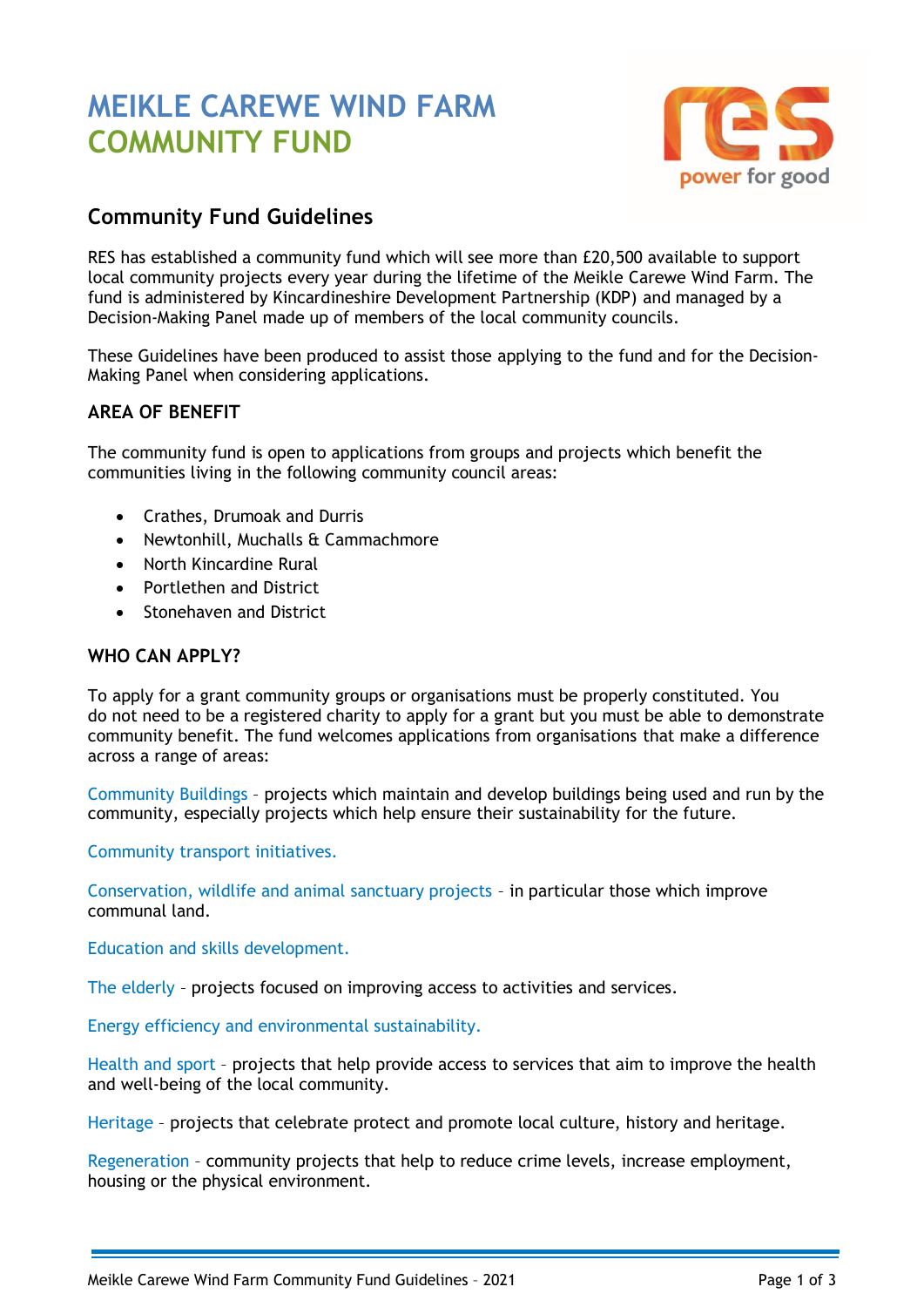Self-help groups – community groups that deliver basic services.

Vulnerable people – projects which enable increased access to services and facilities for people with disabilities, the homeless and those disadvantaged.

Young people – projects which focus on improving access to services where young people can play a key role in decision making.

#### **WHAT WILL NOT BE FUNDED?**

- Projects outside the defined area of benefit.
- Fundraising for national or regional charities unless the funds are going directly to a group operating in the area of benefit.
- Projects that are funded by local authority or other statutory bodies or that are deemed to be the statutory obligation of the Government, local authority or agencies thereof.
- Sponsorship.
- Improvements to land that is not open to the general public.
- Projects or activities promoting political or religious objectives/buildings.
- Deficit or retrospective funding (i.e. activities that have already taken place).
- Projects or activities which conflict with the interests of renewable energy in general, the Meikle Carewe Wind Farm, RES or any of its affiliates.
- Projects or activities which support an individual or individuals who are not acting on behalf of a group or organisation with the capacity to benefit the wider community.
- Projects and activities likely to cause community disharmony.
- Applications for projects made by individuals or agencies where commission or other payment is made to that individual or agency.
- Applications for projects made by individuals or agencies for re-distribution to other separate individuals or agencies.
- Salaries.
- Professional Fees.

#### **WHAT LEVEL OF FUNDING IS AVAILABLE?**

Each year the fund will make available £20,500 which is index linked. Whilst there is no limit on the level of funding that can be applied for, there is no guarantee that the full amount requested will be granted. No match funding is required for applications, although it may help your application if you are able to demonstrate that additional funding has been secured.

#### **WHAT INFORMATION DO YOU NEED TO PROVIDE?**

The aim of the fund is to ensure that there is a real benefit to the local community. In order to make a decision on your application you need to give us as much information as possible and you must demonstrate the following:

**Need:** Let us know about the clear need for the project and what support you have from the local community. If you have undertaken any research or consultation with those who will directly benefit – tell us about it!

**Use:** In order to assess the full benefit of your application, you need to tell us about the community use of your project.